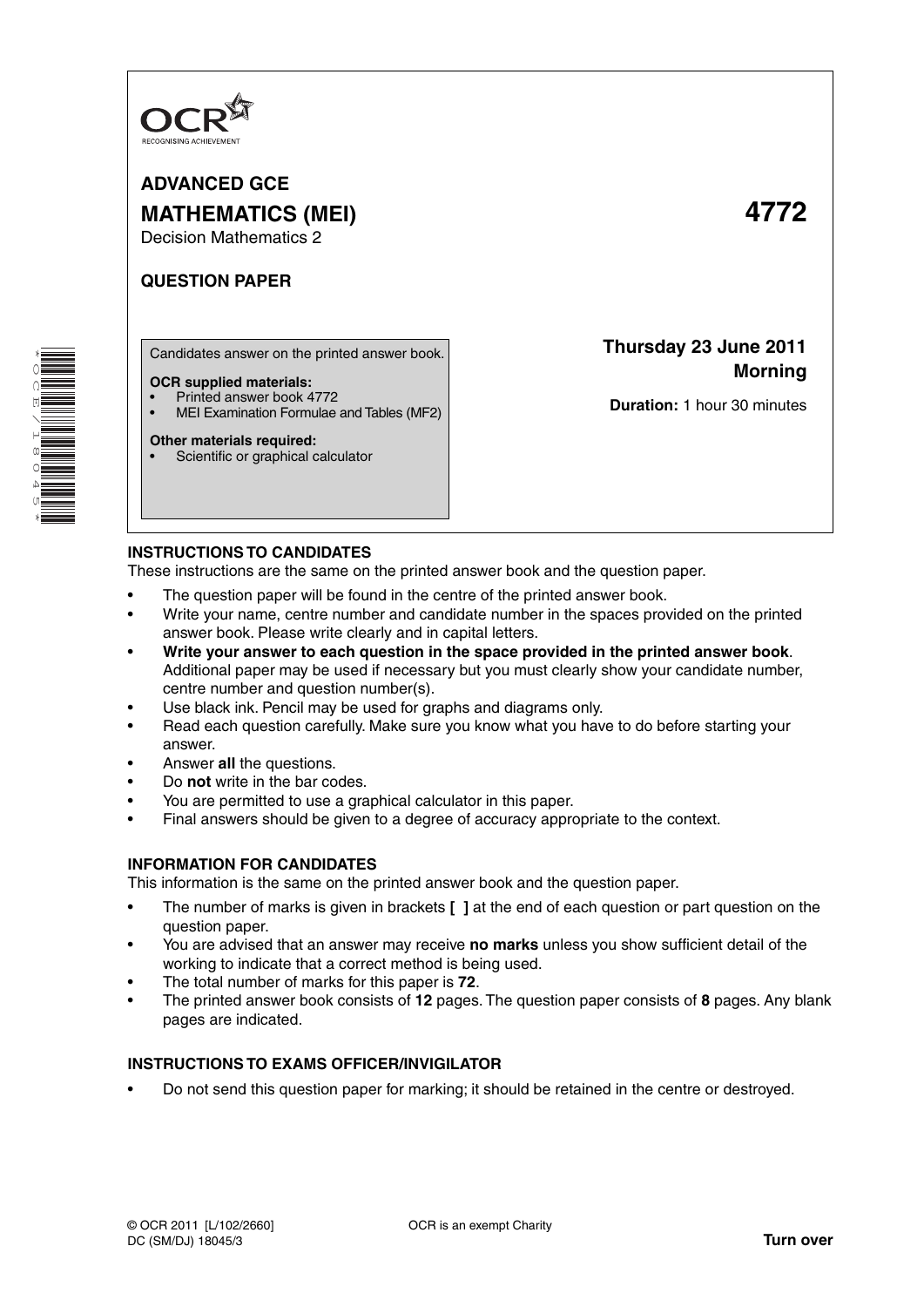**1 (a)** Heard in Parliament: "Will the minister not now discontinue her proposal to ban the protest?"

The minister replied "Yes I will."

To what had the minister committed herself logically, and why might that not have been her intention? **[4]**

**(b)** In a cricket tournament an umpire might be required to decide whether or not a batsman is out 'lbw', ie 'leg before wicket'. The lbw law for the tournament refers to parts of the cricket pitch as shown in the diagram (assuming a right-handed batsman):



The umpire has to make a number of judgements:

- A Would the ball have hit the wicket?
- B Did the ball hit the batsman, or part of his equipment other than the bat, without hitting the bat?
- C Did the ball hit the batsman, or part of his equipment other than the bat, before hitting the bat?
- D Was the part of the batsman or his equipment which was hit by the ball, between the wickets when it was hit?
- E Was the part of the batsman or his equipment which was hit by the ball, outside of the wicket on the off side when it was hit?
- F Was the batsman attempting to play a stroke?

The law can be interpreted as saying that the batsman is out lbw if [(A∧B) ∨ (A∧C)] ∧ [D ∨ (E∧~F)].

The tournament's umpiring manual, in attempting to simplify the law, states that the batsman is out lbw if  $A \wedge (B \vee C) \wedge (D \vee E) \wedge (D \vee \neg F)$ .

For an lbw decision this requires 4 conditions each to be true.

 **(i)** Use the rules of Boolean algebra to show that the manual's rule is logically equivalent to the law as stated above, naming the rules used at each step. **[7]**

A trainee umpire, using the manual, considers each condition in turn and judges that the following are true:  $A$ ;  $B$ ;  $E$ ;  $D$ .

| (ii) What is her decision and why?                                           |  |
|------------------------------------------------------------------------------|--|
| (iii) What is odd about her judgement, and does this make the logic invalid? |  |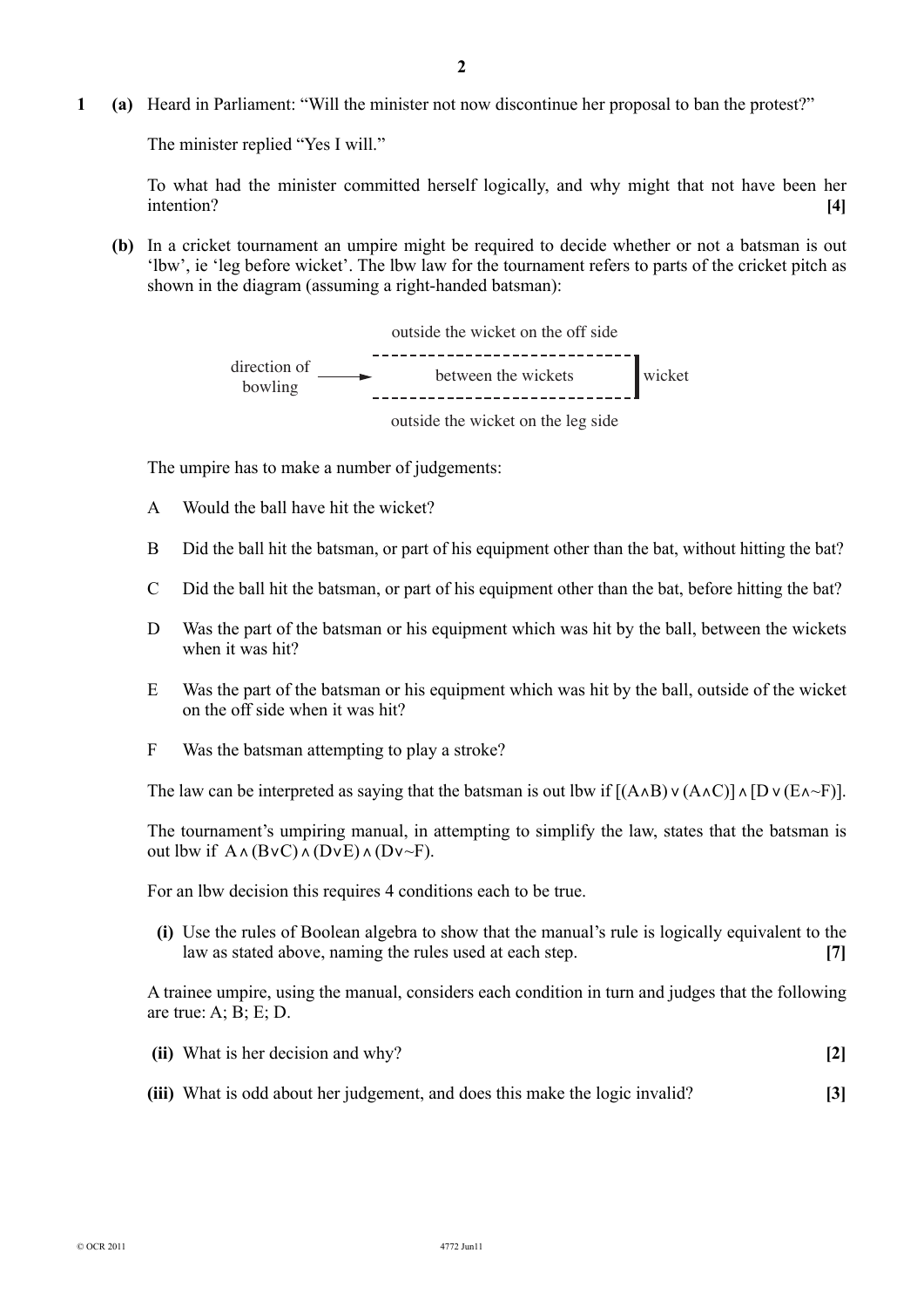**2** A government has just created a new ministry, the Ministry of Administrative Affairs. The ministry is to have four departments:

the Administration the Bureaucracy the Certification Service the Duplication Section.

Each of these departments is to be established in a separate office on one of four existing sites. The diagram shows the direct journey times in minutes between these four sites.



- **(i)** Use Floyd's algorithm to find the shortest journey times between the four office sites. **[8]**
- **(ii)** Draw a network showing your shortest times. **[1]**
- **(iii)** Use appropriate algorithms to find upper and lower bounds for the optimum solution to the Travelling Salesperson Problem in the original network, briefly explaining the steps taken. **[4]**
- **(iv)** A van is to be organised to deliver bundles of paperwork between the departments. Why might the optimum solution to the TSP be useful in planning this, and why might it not be? **[2]**
- **(v)** Journeys to locations **2** and **3**, from locations **1** and **4**, are subject to a congestion charge which is equivalent in costing terms to 15 minutes of journey time. What sort of network would be needed to model this? **[1]**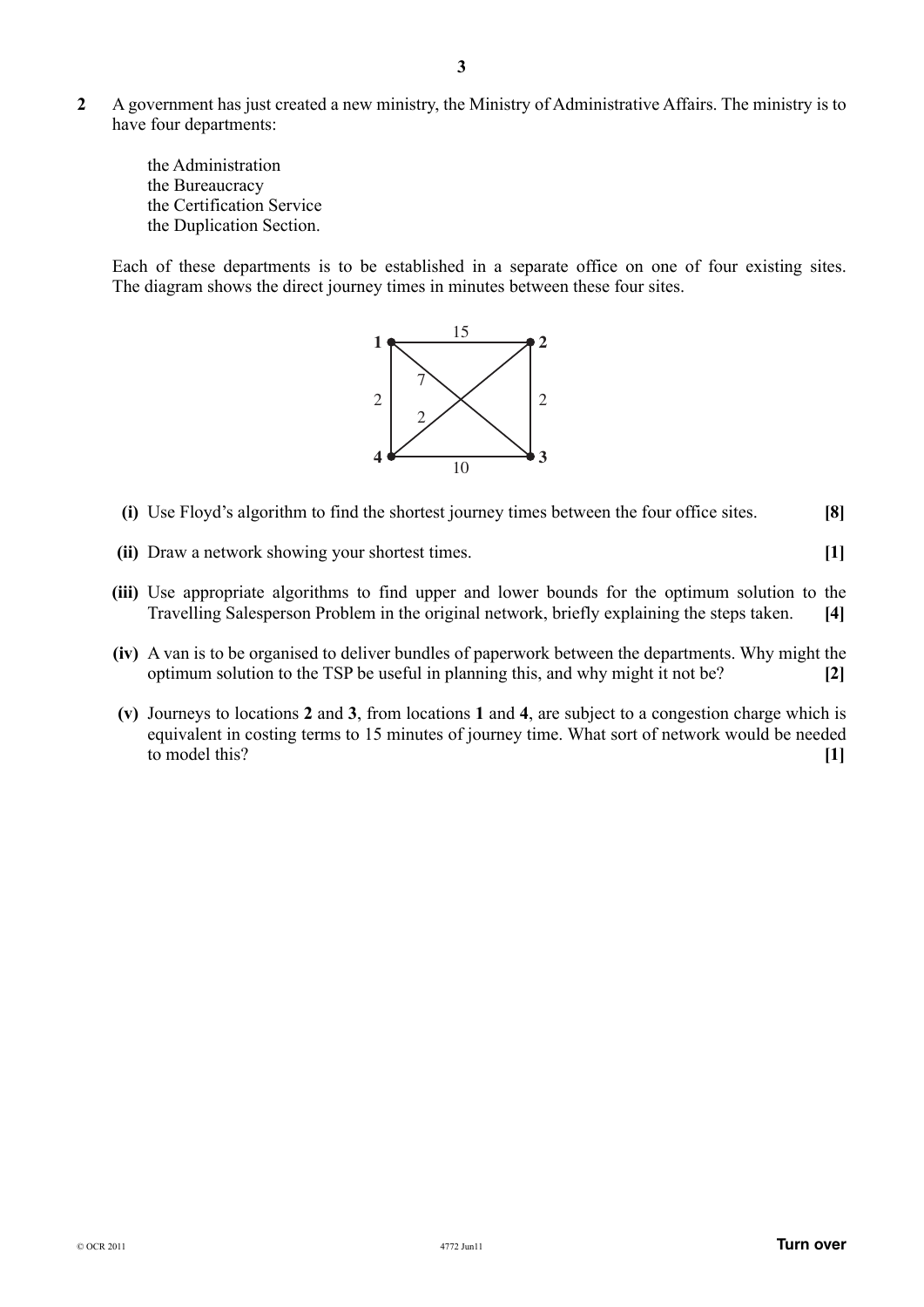**3** Magnus has been researching career possibilities. He has just completed his GCSEs, and could leave school and get a good job. He estimates, discounted at today's values and given a 49 year working life, that there is a 50% chance of such a job giving him lifetime earnings of £1.5m, a 30% chance of £1.75m, and a 20% chance of £2m.

Alternatively Magnus can stay on at school and take A levels. He estimates that, if he does so, there is a 75% chance that he will achieve good results. If he does not achieve good results then he will still be able to take the same job as earlier, but he will have lost two years of his lifetime earnings. This will give a 50% chance of lifetime earnings of £1.42m, a 30% chance of £1.67m and a 20% chance of £1.92m.

If Magnus achieves good A level results then he could take a better job, which should give him discounted lifetime earnings of £1.6m with 50% probability or £2m with 50% probability. Alternatively he could go to university. This would cost Magnus another 3 years of lifetime earnings and would not guarantee him a well-paid career, since graduates sometimes choose to follow less well-paid vocations. His research shows him that graduates can expect discounted lifetime earnings of £1m with 20% probability, £1.5m with 30% probability, £2m with 30% probability, and £3m with 20% probability.

- **(i)** Draw up a decision tree showing Magnus's options. **[7]**
- **(ii)** Using the EMV criterion, find Magnus's best course of action, and give its value. **[7]**

Magnus has read that money isn't everything, and that one way to reflect this is to use a utility function and then compare expected utilities. He decides to investigate the outcome of using a function in which utility is defined to be the square root of value.

- **(iii)** Using the expected utility criterion, find Magnus's best course of action, and give its utility. **[4]**
- **(iv)** The possibility of high earnings (£3m) swings Magnus's decision towards a university education. Find what value instead of £3m would make him indifferent to choosing a university education under the EMV criterion. (Do not change the probabilities.) **[2]**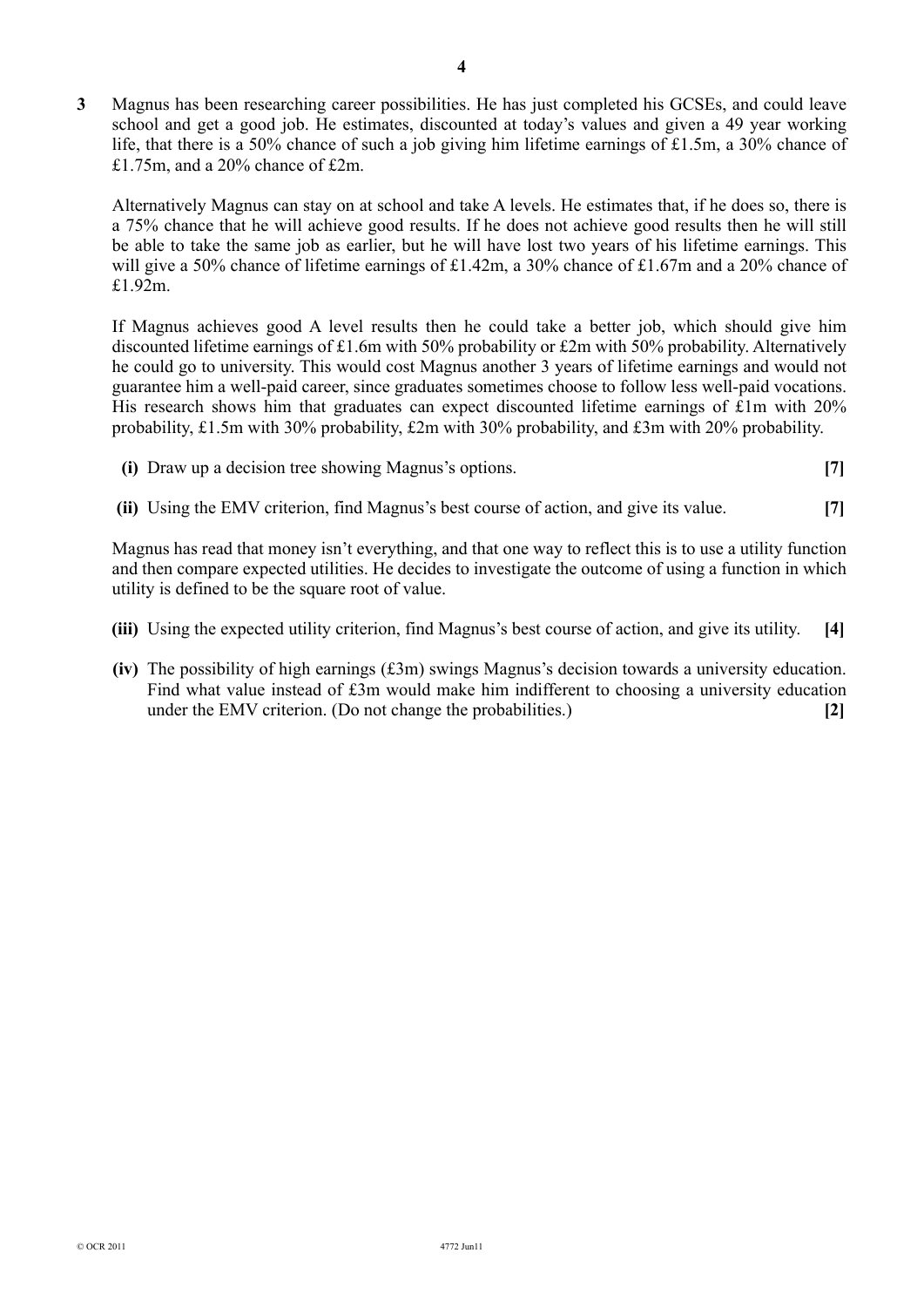**4** A small alpine hotel is planned. Permission has been obtained for no more than 60 beds, and these can be accommodated in rooms containing one, two or four beds.

The total floor areas needed are  $15 \text{ m}^2$  for a one-bed room,  $25 \text{ m}^2$  for a two-bed room and  $40 \text{ m}^2$  for a four-bed room. The total floor area of the bedrooms must not exceed 700 m2.

Marginal profit contributions per annum, in thousands of euros, are estimated to be 5 for a one-bed room, 9 for a two-bed room and 15 for a four-bed room.

- **(i)** Formulate a linear programming problem to find the mix of rooms which will maximise the profit contribution within the two constraints. **[3]**
- **(ii)** Use the simplex algorithm to solve the problem, and interpret your solution. **[8]**
- It is decided that, for marketing reasons, at least 5 one-bed rooms must be provided.
- **(iii)** Solve this modified problem using either the two-stage simplex method or the big-M method. You may wish to adapt your final tableau from part **(ii)** to produce an initial tableau, but you are not required to do so. **[5]**
- **(iv)** The simplex solution to the revised problem is to provide 5 one-bed rooms, 15 two-bed rooms and 6.25 four-bed rooms, giving a profit contribution of  $\epsilon$ 253 750. Interpret this solution in terms of the real world problem. **[1]**
- **(v)** Compare the following solution to your answer to part **(iv)**: 8 one-bed rooms, 12 two-bed rooms and 7 four-bed rooms. Explain your findings. **[3]**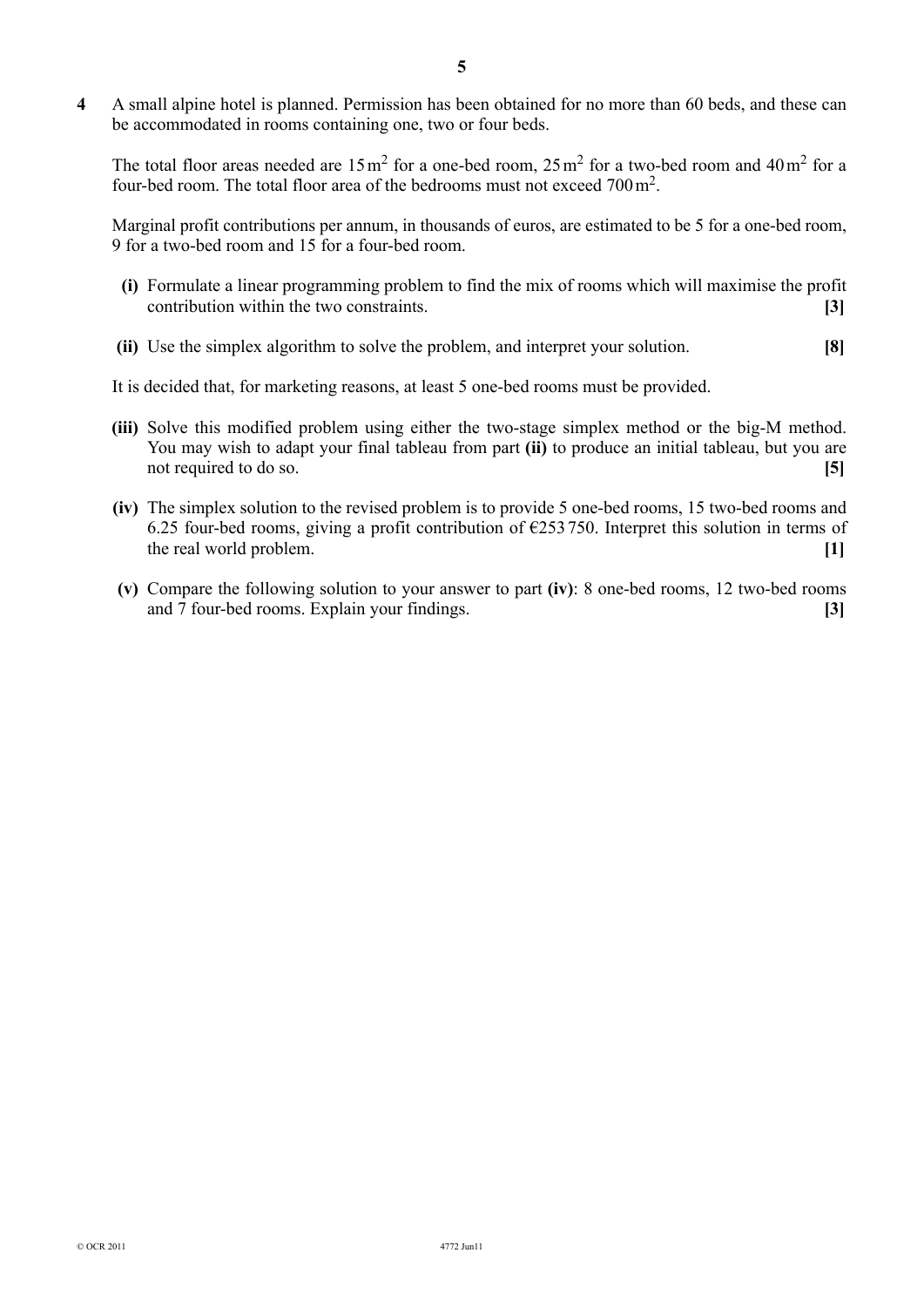## **BLANK PAGE**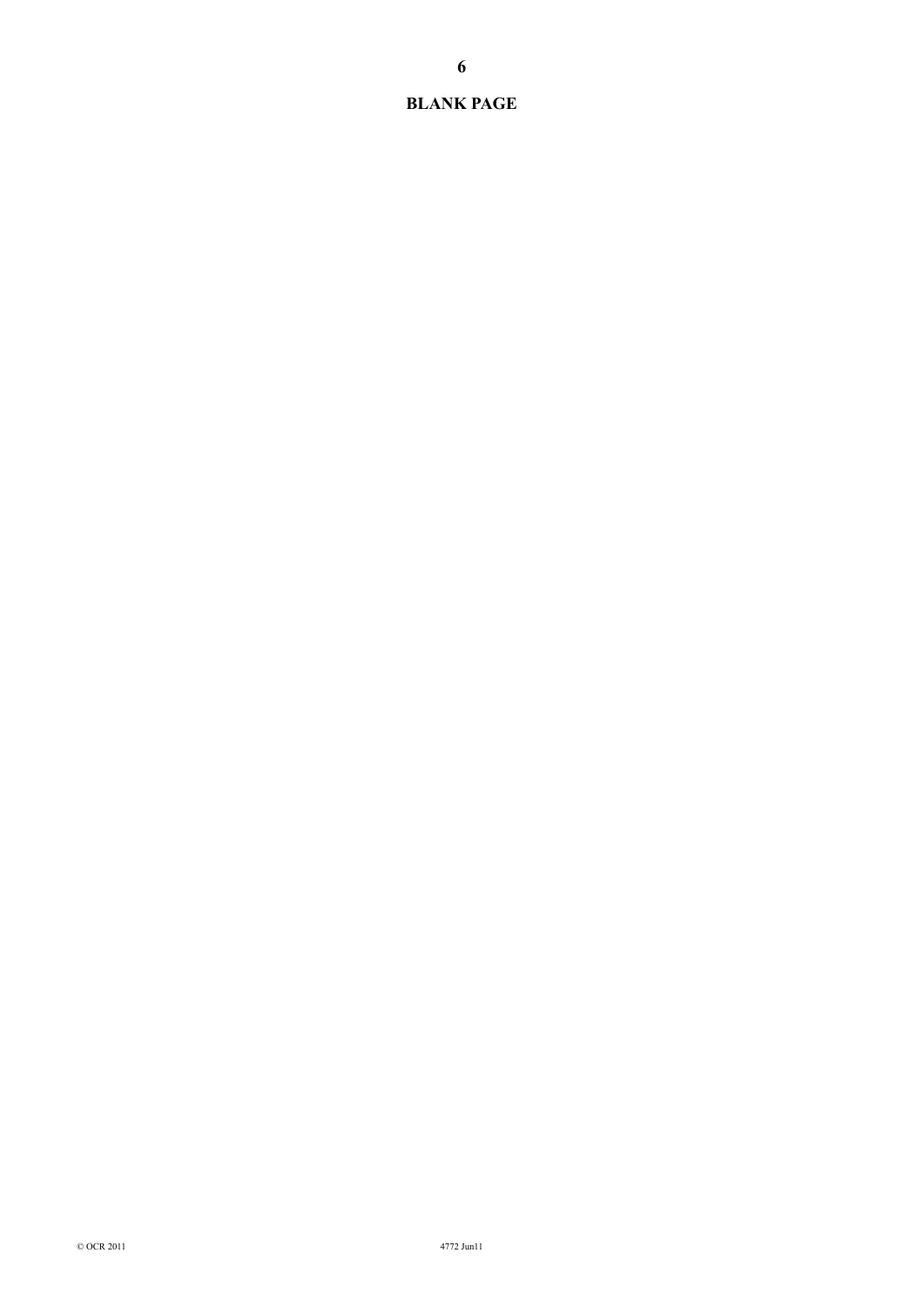## **BLANK PAGE**